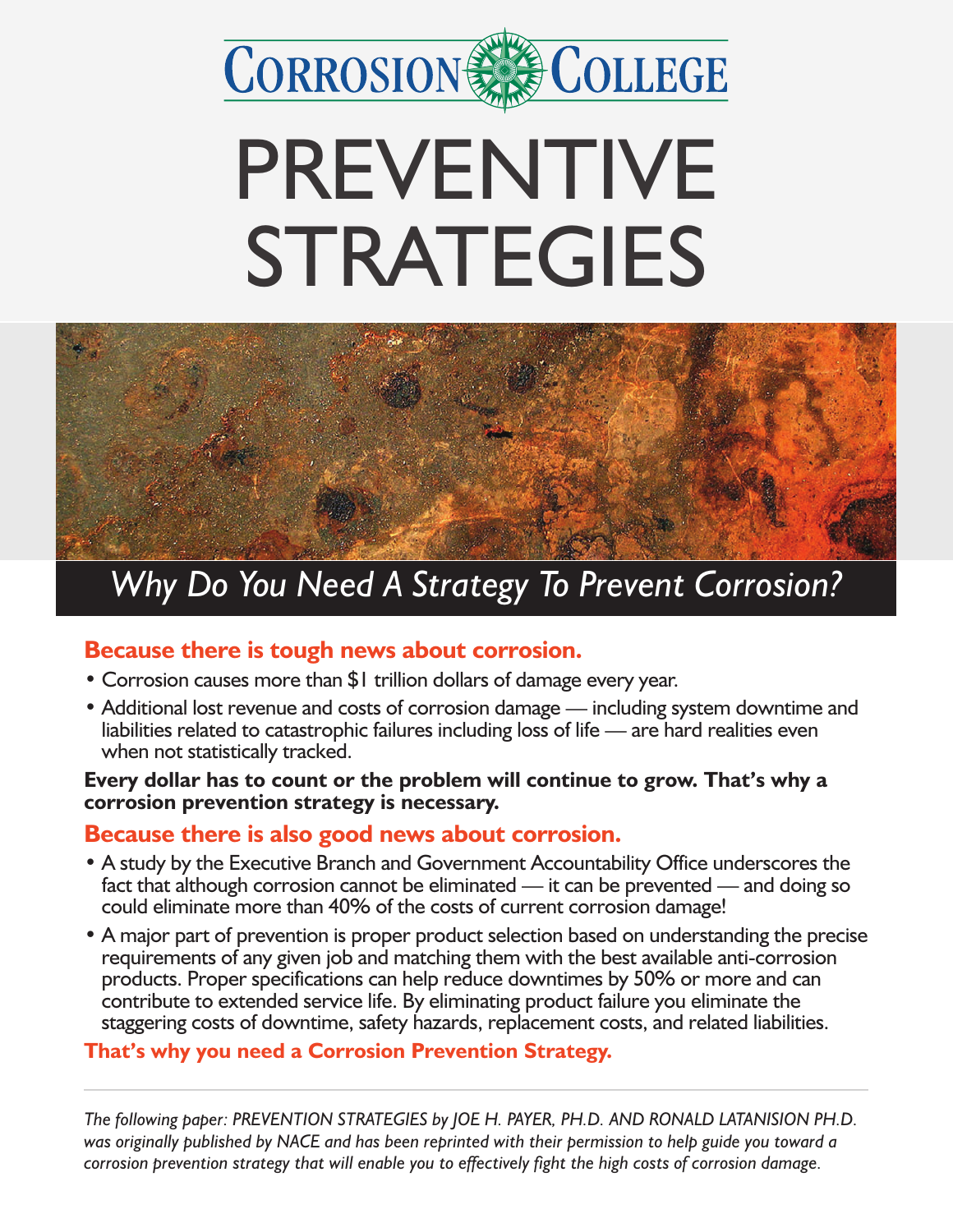### **PREVENTIVE STRATEGIES**

Joe H. Payer, Ph.D.<sup>1</sup> and Ronald Latanision Ph.D.<sup>2</sup>

#### **TABLE OF CONTENTS**

| <b>INTRODUCTION</b><br><b>PREVENTIVE STRATEGIES IN NON-TECHNICAL AREAS 3</b>                                  | 3 |
|---------------------------------------------------------------------------------------------------------------|---|
| <b>Strategy 1. Increase Awareness of the Considerable</b>                                                     |   |
|                                                                                                               |   |
|                                                                                                               |   |
|                                                                                                               |   |
|                                                                                                               |   |
|                                                                                                               |   |
|                                                                                                               |   |
|                                                                                                               |   |
|                                                                                                               |   |
|                                                                                                               |   |
|                                                                                                               |   |
|                                                                                                               |   |
| <b>Strategy 3. Change Policies, Regulations, Standards,</b><br>and Management Practices to Increase Corrosion |   |
| Cost-Savings Through Sound Corrosion Management 4                                                             |   |
|                                                                                                               |   |
|                                                                                                               |   |
|                                                                                                               |   |
|                                                                                                               |   |
| <b>Strategy 4. Improve Education and Training of</b>                                                          |   |
|                                                                                                               |   |
|                                                                                                               |   |
|                                                                                                               |   |
|                                                                                                               |   |
| PREVENTIVE STRATEGIES IN TECHNICAL AREAS 7                                                                    |   |
| <b>Strategy 5. Advance Design Practices for</b>                                                               |   |
|                                                                                                               |   |
|                                                                                                               |   |
|                                                                                                               |   |
|                                                                                                               |   |
| <b>Strategy 6. Advance Life Prediction and</b>                                                                |   |
|                                                                                                               |   |
|                                                                                                               |   |
| Approach                                                                                                      |   |
|                                                                                                               |   |
| Strategy 7. Advance Corrosion Technology<br>Through Research, Development, and Implementation8                |   |
|                                                                                                               |   |
|                                                                                                               |   |
|                                                                                                               |   |
|                                                                                                               |   |
|                                                                                                               |   |

<sup>1</sup> Case Western Reserve University, Cleveland, Ohio.<br><sup>2</sup> Massachusetts Institute of Technology, Cambridge, Massachusetts.

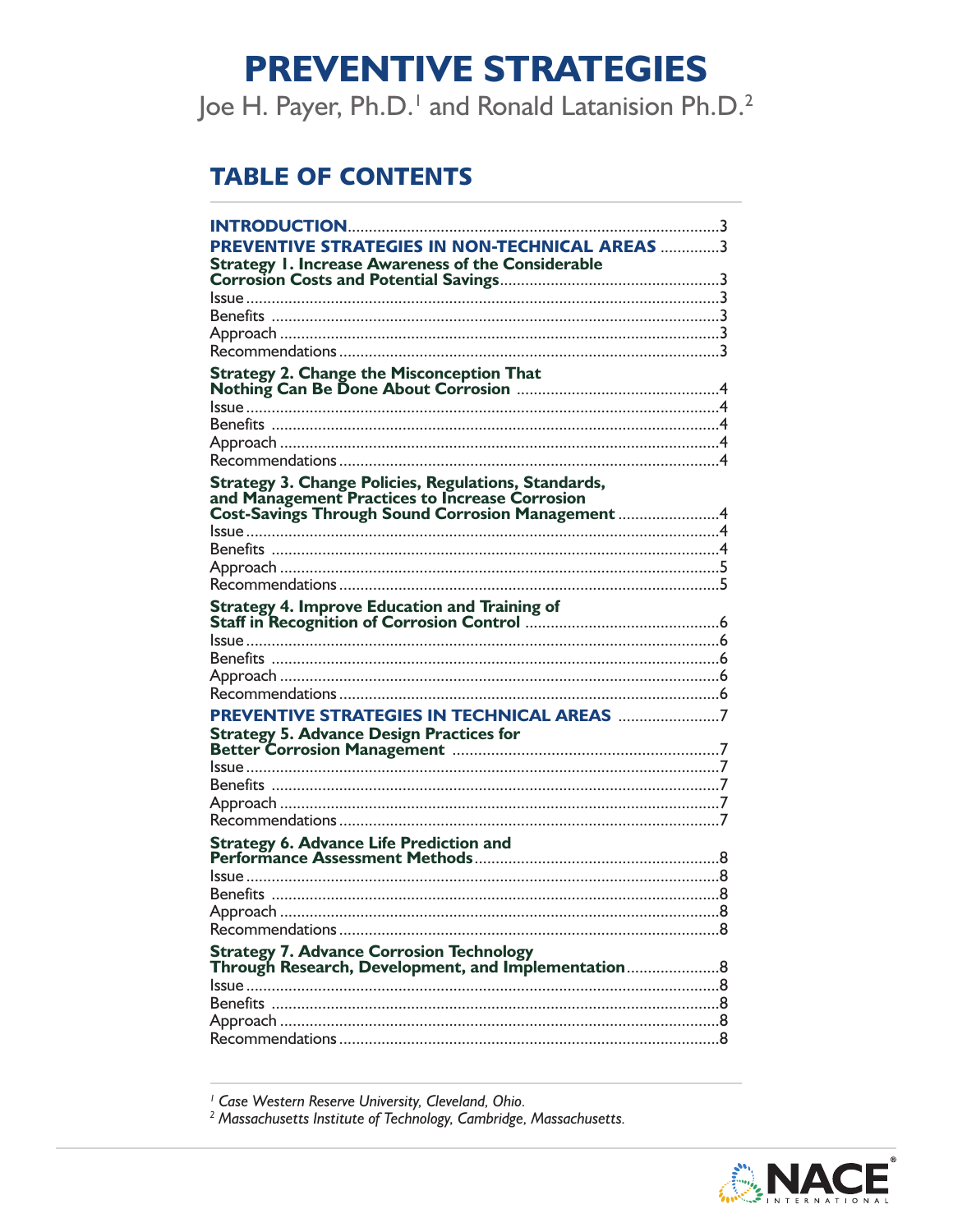#### **INTRODUCTION**

The goal of preventive strategies is to use the opportunities to improve corrosion control in all economic sectors, resulting in increased integrity, durability, and savings. Benefits, approaches, and some specific recommendations are made for the following opportunities for improved corrosion practices:

#### **Preventive strategies in non-technical areas:**

- 1. Increase Awareness of the Considerable Corrosion Costs and Potential Savings.
- 2. Change the Misconception That Nothing Can Be Done About Corrosion.
- 3. Change Policies, Regulations, Standards, and Management Practices to Increase Corrosion Cost-Savings Through Sound Corrosion Management.
- 4. Improve Education and Training of Staff in Recognition of Corrosion Control.

#### **Preventive strategies in technical areas:**

- 5. Advance Design Practices for Better Corrosion Management.
- 6. Advance Life Prediction and Performance Assessment Methods.
- 7. Advance Corrosion Technology Through Research, Development, and Implementation.



#### **PREVENTIVE STRATEGIES IN NON-TECHNICAL AREAS**

#### **Strategy 1. Increase Awareness of the Considerable Corrosion Costs and Potential Savings**

#### **Issue**

A majority of studies regarding the costs of corrosion reveal that the costs of corrosion to the U.S. economy could be significantly reduced if available corrosion control technologies were implemented. Many corrosion problems go unresolved due to a lack of awareness from management and/or those responsible for operation, inspection, and maintenance of an engineering system. Today there is an even greater need for corrosion cost awareness given the rapid pace at which new engineering systems find their way into the marketplace.

#### **Benefits**

In addition to cost-savings, properly implemented corrosion prevention technologies can extend the life of engineering systems. The inefficiencies in corrosion management represented by poorly implemented corrosion control strategies can be substantially reduced with increased awareness.

#### **Approach**

An important issue is to find ways of engaging those who have a "need-to-know" regarding corrosion engineering, but are not necessarily trained in this field. Historically, short courses are one method for such interactions to occur. The emergence of such tools as distance learning and interactive software present another dimension to training. Similarly, the formation of a corrosion engineering analog of the historically important agricultural extension stations may serve this purpose well.

#### **Recommendations**

- 1. Prepare and disseminate case histories and technology briefs that document corrosion costs and demonstrate the benefits of sound corrosion control practices. In addition to engaging the engineering community, the challenge is to engage policy-makers as well as the general public. The latter should not be cast as warnings of impending problems, but rather as a deliberate attempt to express the reality regarding the lack of knowledge in corrosion control and costs. This has to be done at a level that stockholders and the public can understand and appreciate.
- 2. Inform the general public about corrosion costs and the nature of the opportunities for controlling corrosion, so that they will be able to make informed decisions themselves, where possible. The general public must

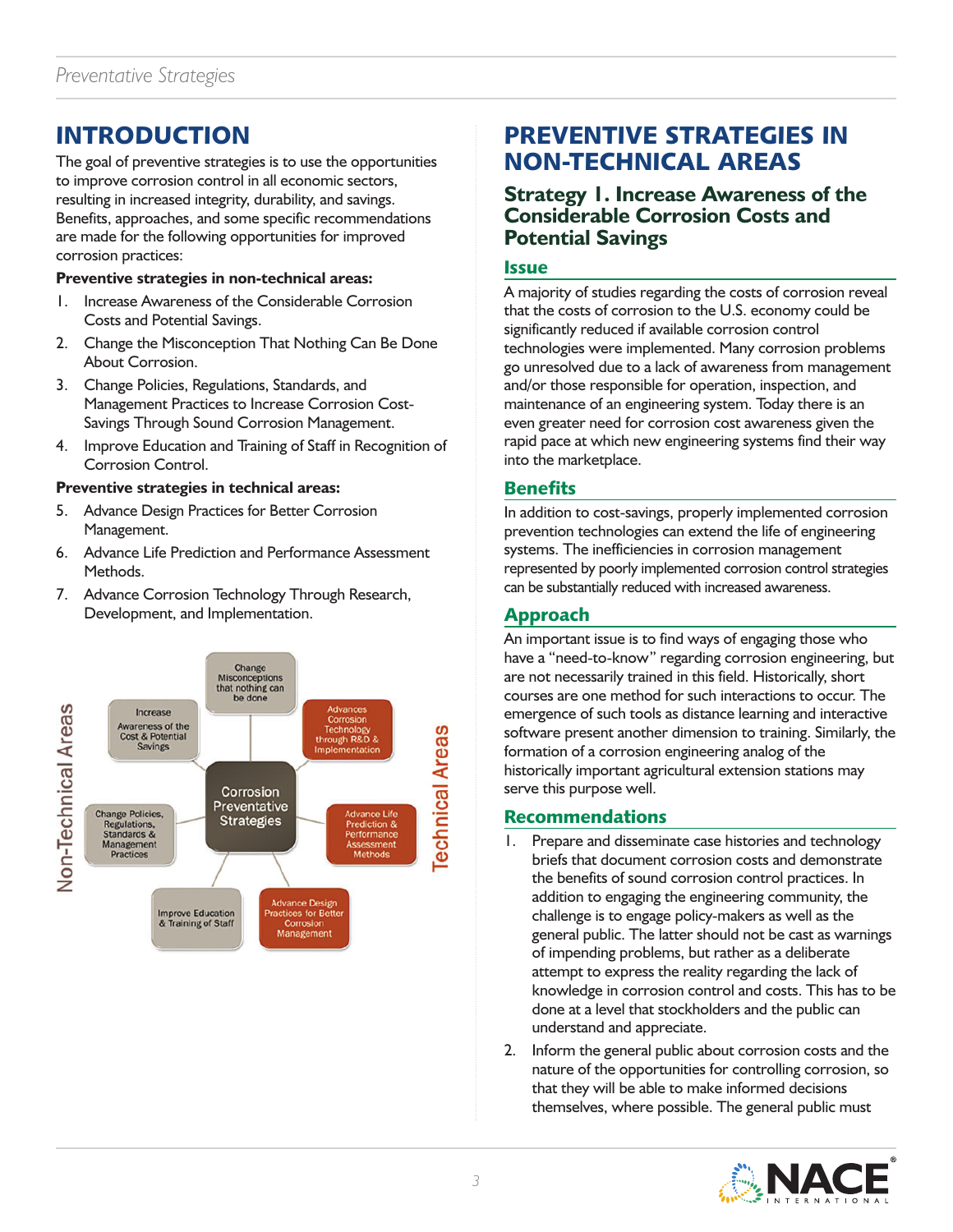also be alert to the potential possibilities of corrosion control and remind designers and maintenance managers about corrosion. Information on corrosion could encourage a change in public practice. For example, automobile coolants lose their corrosion inhibition characteristics after approximately 2 years of use. Car owners are likely to react to information that they would save themselves a great deal of trouble and money later by changing the coolant at regular intervals.

#### **Strategy 2. Change the Misconception That Nothing Can Be Done About Corrosion**

#### **Issue**

There is a widely held misconception that nothing can be done about corrosion. If progress is to be made, there not only has to be a greater awareness of opportunities for corrosion cost-savings, but there must also be a recognition that effective means are available to realize those savings. There are technical issues that require attainable advances in corrosion technology and more effective dissemination and implementation of available corrosion control technology. In addition, there are non-technical issues of perception, policy, and practices for improved corrosion control

#### **Benefits**

The benefits include direct and indirect corrosion costsavings through more effective and widespread application of sound corrosion control. With a proper perception that opportunities for corrosion cost-savings exist, informed decisions can be made. Hence, viable options can be considered regarding corrosion-conscious designs and operating/maintenance practices to preserve and extend the life of structures.

#### **Approach**

As in the prior strategy, the approach is to find ways of engaging those who have a "need-to-know" regarding corrosion engineering. The programs are directed toward the education of several different constituencies, including policy-makers, operation and financial managers, technical and operating staff, and the general public. Multimedia delivery of educational pieces is recommended.

#### **Recommendations**

1. Prepare and disseminate case histories and technology briefs that document corrosion costs and demonstrate the benefits of sound corrosion control practices to policy-makers, management, and technical staff. In addition, well-documented cases supported by cost/benefit analyses demonstrate savings from proper corrosion control or excessive costs from inadequate corrosion control. The implementation methodology, as well as the technology, should be documented.



2. Prepare and disseminate effective public awareness pieces to document successes in corrosion control, such as the advances in corrosion resistance of body panels in automobiles. The public must be convinced of the benefits of corrosion control. A great deal of planning is required in order to portray this information to the public via media sources. Past successes with improved nutrition, cancer prevention, and similar campaigns show that public education is possible, but not easy.

#### **Strategy 3. Change Policies, Regulations, Standards, and Management Practices to Increase Corrosion Cost-Savings Through Sound Corrosion Management**

#### **Issue**

There is a definite disparity in the application of effective corrosion control among industrial sectors and among entities within an industrial sector. When available corrosion control technology is not applied, opportunities for corrosion cost-savings will be missed. There is often a disparity between those who control corrosion costs and those who incur the costs. This can lead to a mentality of "build it cheaper and fix it later" and a disregard for lifecycle costs. The situation is further exacerbated when the builder is not made responsible for the "fix-it" costs.

#### **Benefits**

More effective corrosion control provides a safer and more reliable operation. The service life of structures and equipment is preserved and extended. These all result in significant cost-savings. Promoting sound technical practices along with corresponding management practices and policies will provide the driving force for implementing corrosion control procedures leading to cost-effective operations.

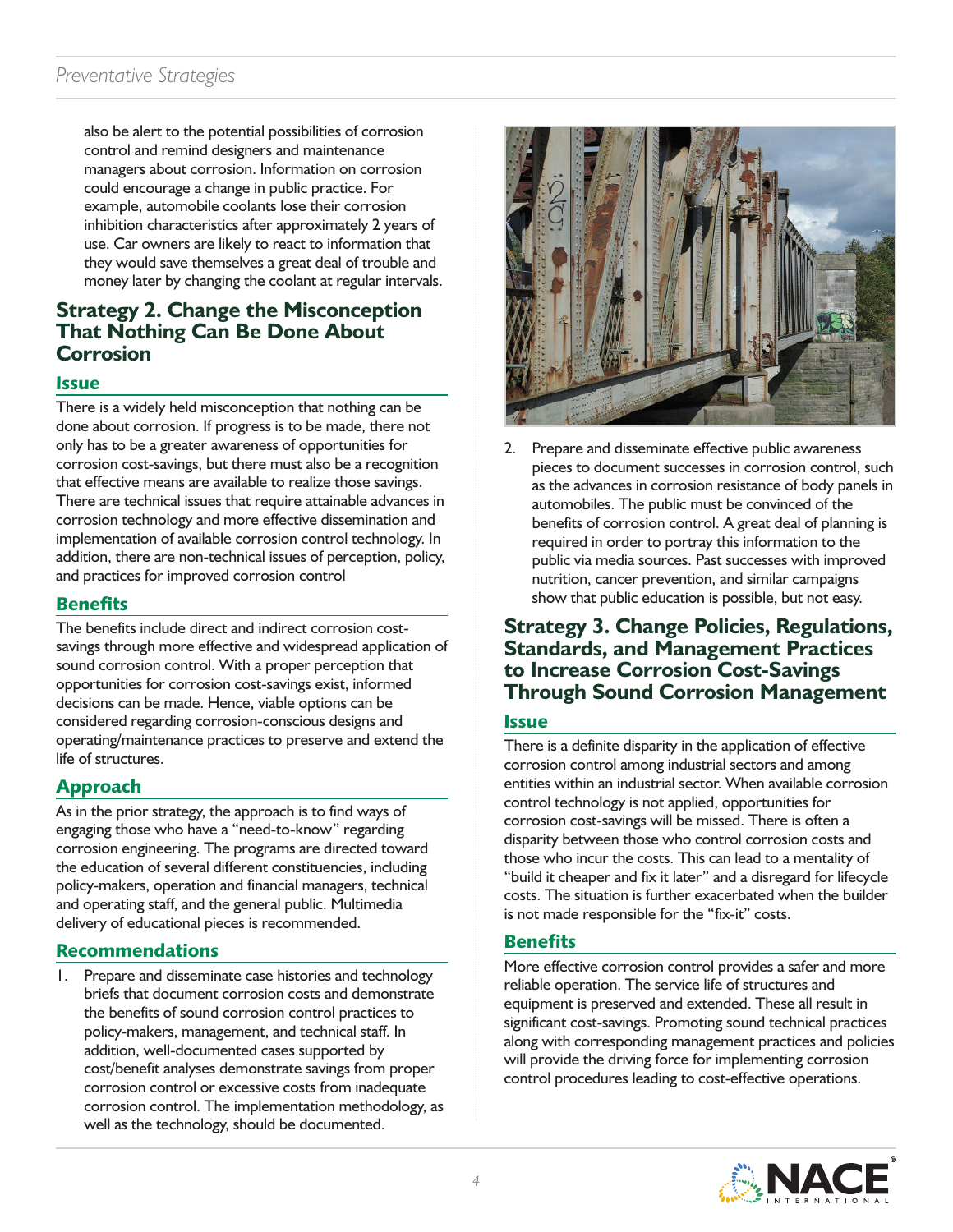#### **Approach**

The approach is to identify the barriers that impede the application of sound corrosion control and stimulate more widespread use of effective corrosion control. The following criteria are suggested for the evaluation of current and proposed policies that can impact corrosion management.

- 1. Goal attainment Does the policy achieve the goal?
- 2. Economic efficiency Is the net benefit of the policy (benefit achieved by the policy minus the cost of implementing the policy) positive?
- 3. Equity How does the policy affect income distribution?
- 4. Transparency Do those involved understand the policy in terms of implementation and those who are affected by implementation?
- 5. Administrative simplicity Is the policy feasible in terms of administration? Administrative work is examined for its cost complexity, elaboration, and/or level of confusion.

It should be noted that the development of governmental and industrial policies can benefit and encourage sound corrosion control management and implementation.

#### **Recommendations**

1. Compile and disseminate the state-of-the-art information through federal government agencies such as DOT, DOD, and DOE, as well as through the state and local governments.

These agencies regulate, finance, and provide information relevant to corrosion design and maintenance for structures in both the public and the private sector, and spend billions of dollars each year on structures that are subject to corrosion. With this type of action, these agencies will realize the savings and the improved services that result from designing for corrosion and managing it better.

- 2. Create accounts for maintenance and inspection that would ensure that corrosion maintenance and examinations were performed on time and effectively.
- 3. Change tax policies to eliminate bias against sound corrosion control practices. Current tax policies treat investment and maintenance costs differently. Investment costs are written off over a period of time, while maintenance expenditures are recognized as costs in the year that they are incurred.

The intricacies of tax policies are rather complex; however, it is important to point out that the current tax policies bias decisions regarding corrosion control. Being able to expense maintenance expenditures while having to depreciate investment expenditures over many years

wastes the nation's resources and at the same time imposes a significant inconvenience on the public due to premature corrosion-induced deterioration. The tax system needs to change in order to encourage more investment in improving the corrosion performance of structures and other capital items.

4. Critically review government regulations for their impact on corrosion costs. Myriad regulations at the federal, state, and local levels affect corrosion design and management. The regulations are intended to help the public; however, due to a lack of consideration of important factors regarding corrosion design and management, undesirable consequences may result. The impact of regulations on corrosion control practices and the costs of corrosion are often overlooked. With the added perspective of corrosion costs, the true cost/benefit balance of a regulation can be significantly changed.

Regulations need to be reviewed and analyzed to uncover any and all implications for corrosion management. Those regulations that are outdated or skewed because they were formulated without considering their implications for corrosion need to be reconsidered. For example, the Environmental Protection Agency (EPA) has universally banned the use of chromates because of their threat to the environment and human health. However, chromates are also known to be among the most effective corrosion inhibitors. In fact, in some applications, there is no close alternative. Rather than an outright ban of these compounds (norisk approach), the regulation should allow examination of specific cases using a benefit/risk framework. There are probably some applications where the use of chromates results in greater public benefits than its replacement. In these applications, the use can be



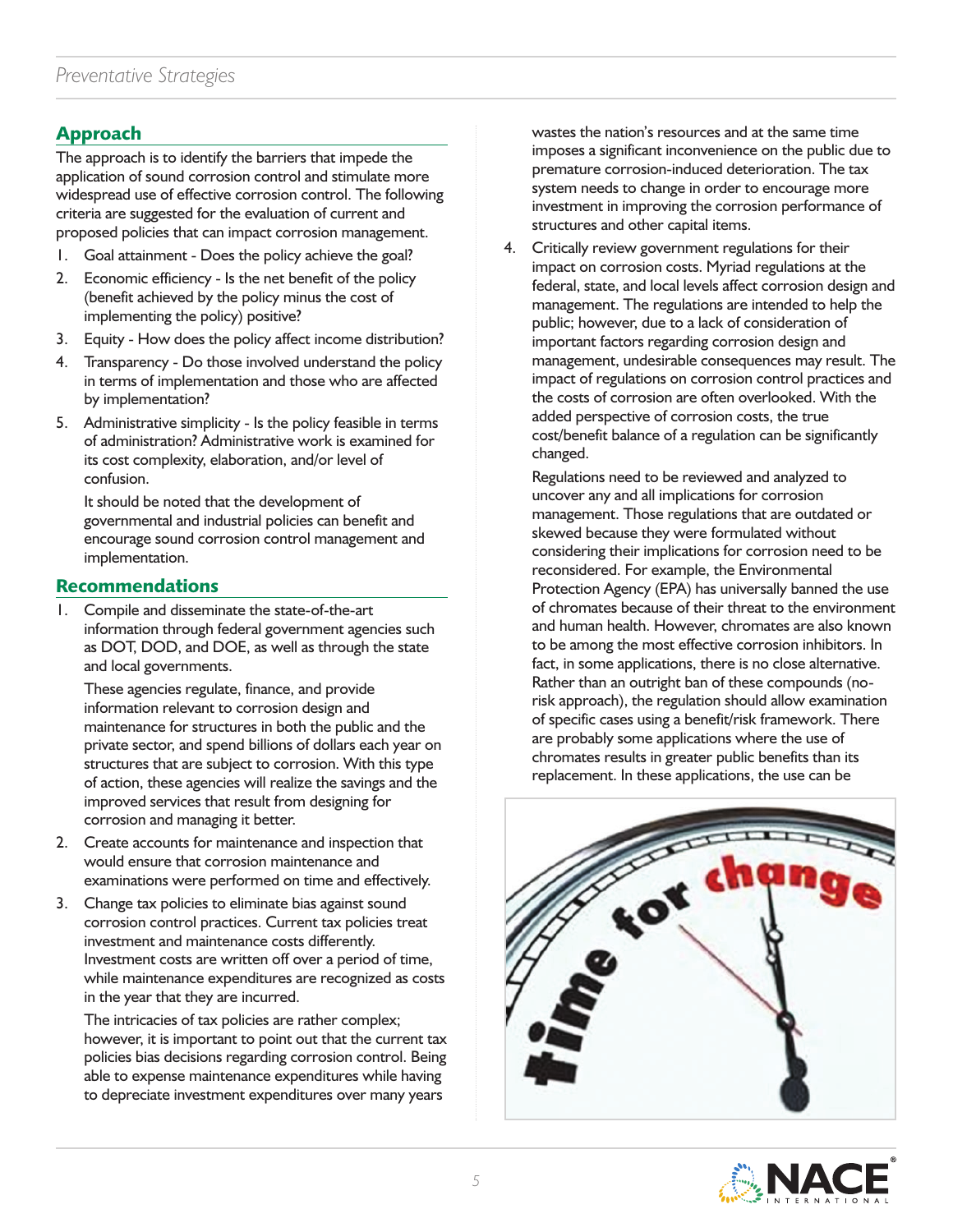controlled so that little or none of the compounds result in environmental discharge or human exposure.

- 5. For large federal programs, the regulations should be justified by cost/benefit analyses. For regulations relevant to materials and structures, the corrosion costs should be included in the cost/benefit analysis.
- 6. Many aspects of professional behavior are affected by voluntary standards, such as those by NACE, ASTM, and ISO. Corrosion design and management should be given greater attention in the development of voluntary standards. These standards often have a significant impact on regulations. For example, NACE developed a voluntary standard for cathodic protection of pipelines that was subsequently adopted by the Office of Pipeline Safety.

#### **Strategy 4. Improve Education and Training of Staff in Recognition of Corrosion Control**

#### **Issue**

Most engineering students have little or no exposure to corrosion science and engineering during their education. Despite broad recognition that engineering systems cannot be built without materials and that the performance of those systems are intimately associated with the chemical stability of the materials of construction in service environments, universities do not generally require materials science and engineering courses for their engineering students. In addition, courses on corrosion engineering are similarly not required for engineering majors. The same is true at the technical-staff level as well.

#### **Benefits**

A case could be made that, in terms of the technical literacy of an engineer (whether a chip designer or a bridge operator), materials are important and, therefore, belong as a course of study in every engineering discipline. The importance of corrosion science and engineering needs to be introduced as a corollary that affects the performance and the life of engineering systems of all kinds. Implementation of corrosion engineering into a core engineering curriculum would result in a greater awareness in engineering students of the benefits of corrosion engineering.

#### **Approach**

There is an opportunity in contemporary engineering schools to make the above case with particular reference to life prediction. Engineering systems of all kinds – from bridges, power stations, and other civil engineering structures to airframes and thin-film electronic and optical devices – are being asked to perform beyond their nominal

design lives. The question of residual life is of increasing importance in our economy and political environment. Since materials corrosion (not just metallic corrosion) is a determinant in all such cases, a vigorous, well-planned campaign to engage engineering schools should be a top priority.

#### **Recommendations**

- It is likely that the implementation stage would involve both initial correspondence and then follow-up visits with the leadership of a few targeted deans of engineering.
- 2. Develop and incorporate modules on corrosion prevention and control into engineering and management curricula. Knowledge regarding corrosion management, including designing for corrosion mitigation, should begin in the undergraduate curriculum and be part of the exam to become a certified professional engineer. Since there is typically no space in the undergraduate curriculum for additional required courses in corrosion, NACE (or other entities) needs to give increased attention to designing "modules" to be worked into the curriculum for awareness and

## CorrDefense

*The Office of Corrosion Policy and Oversight is responsible for addressing the needs and meeting the goals of the DoD's Corrosion Prevention and Mitigation Program. The Corrosion Office develops Corrosion Prevention and Control (CPC) strategies for the DoD, and oversees their implementation through the CPC Integrated Product Team (CPC IPT)*



*NACE International was established in 1943 by eleven corrosion engineers from the pipeline industry as the "National Association of Corrosion Engineers." The founding engineers were originally part of a regional group formed in the 1930s when the study of cathodic protection was introduced. Since then, NACE International has become the global leader in developing corrosion prevention and control standards, certification and education. The members of NACE International still include engineers, as well as numerous other professionals working in a range of areas related to corrosion control.*

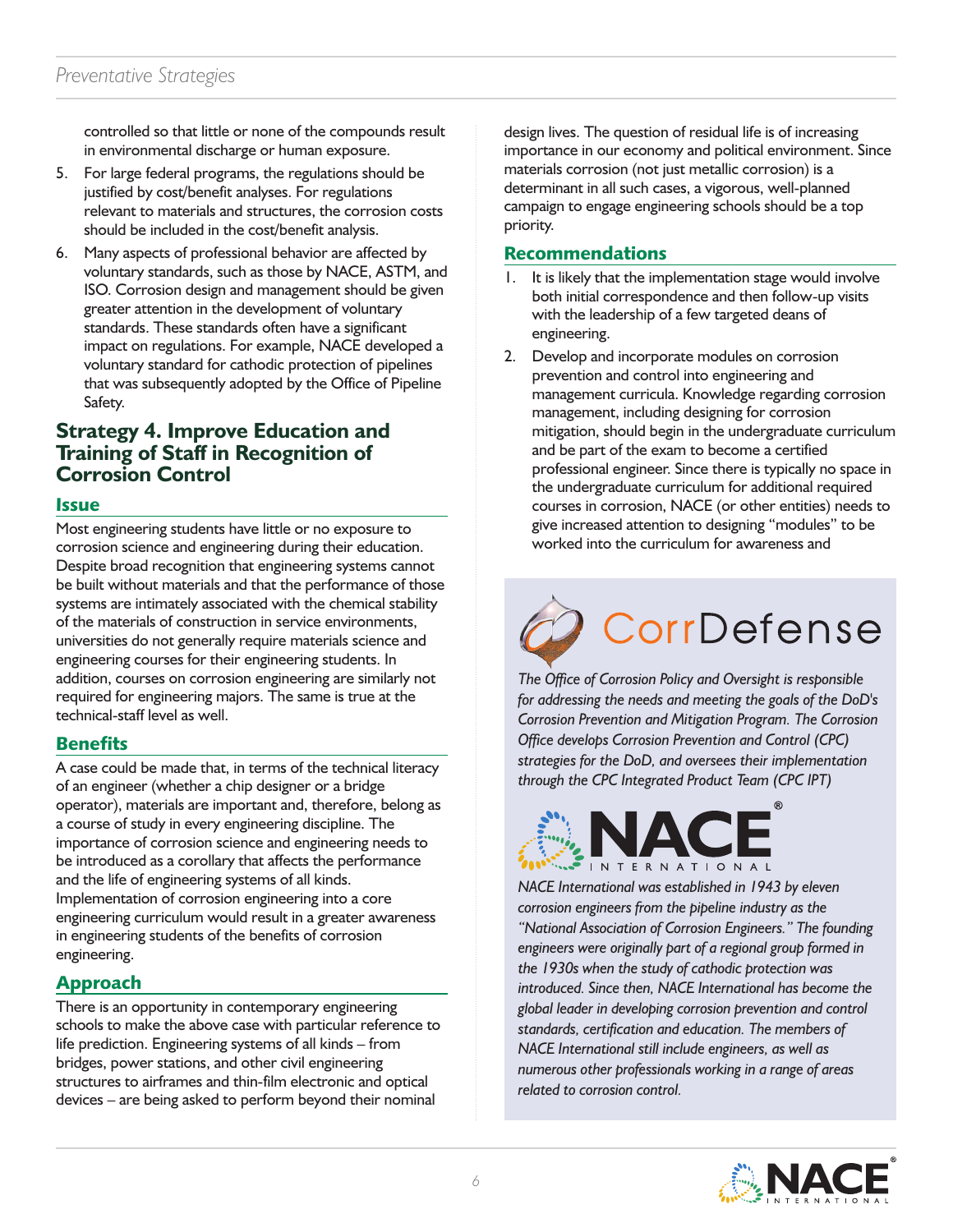#### *Preventative Strategies*

treatment of corrosion. In addition to engineering knowledge, corrosion engineers need further training in engineering economics in order to be able to evaluate options for corrosion management designs, practices, and their consequences. Such training would allow corrosion engineers to advise decision-makers, both at the design phase and during operations and maintenance.

3. Incorporate a pilot program for the corrosion modules in a few specific universities. Efforts should be coordinated with the deans of engineering and the deans of business/management at these universities.



#### **PREVENTIVE STRATEGIES IN TECHNICAL AREAS**

#### **Strategy 5. Advance Design Practices for Better Corrosion Management**

#### **Issue**

Design practices often fail to even consider corrosion; therefore, avoidable corrosion costs are incurred. There are two facets of the problem. First, design engineers, generally mechanical, chemical, and electrical engineers, have an inadequate understanding of materials/environmental interactions and the various corrosion modes. Second, lifecycle costs or total ownership costs are often not considered in the design phase.

#### **Benefits**

Advance design practices increase reliability and safety, reduce costs, and conserve materials and energy.

#### **Approach**

Change the design paradigm. Make the currently "best practice" corrosion control technology available to the designers. Include corrosion performance in the design criteria, and promote life-cycle and total ownership cost analysis.

#### **Recommendations**

- 1. Provide designers with an understanding of corrosion performance and corrosion control methodologies. Develop and provide designers with effective databases and design tools for optimum corrosion management.
- 2. Educate current design engineers, corrosion engineers, and maintenance managers regarding the importance of and potential savings from proper corrosion management. A corrosion engineer needs to do more than offer the judgment that "corrosion management pays." The corrosion engineer must be prepared to demonstrate an attractive return on investment for designing for corrosion and corrosion management, as well as improving service and reliability. This requires knowledge of engineering economics that allows the corrosion engineer to perform economic calculations (such as a life-cycle cost analysis and a cost/benefit analysis). Corrosion engineers must be able to determine design and maintenance practices that reduce corrosion, as well as evaluate these practices to inform decision-makers.



*ASTM International, formerly known as the American Society for Testing and Materials (ASTM), is a globally recognized leader in the development and delivery of international voluntary consensus standards. Today, some 12,000 ASTM standards are used around the world to improve product quality, enhance safety, facilitate market access and trade, and build consumer confidence.*



*Intertek is one of the world's largest testing, inspection, and certification organizations. Companies like Intertek create and regulate standards that help specifiers ensure products perform as expected.*

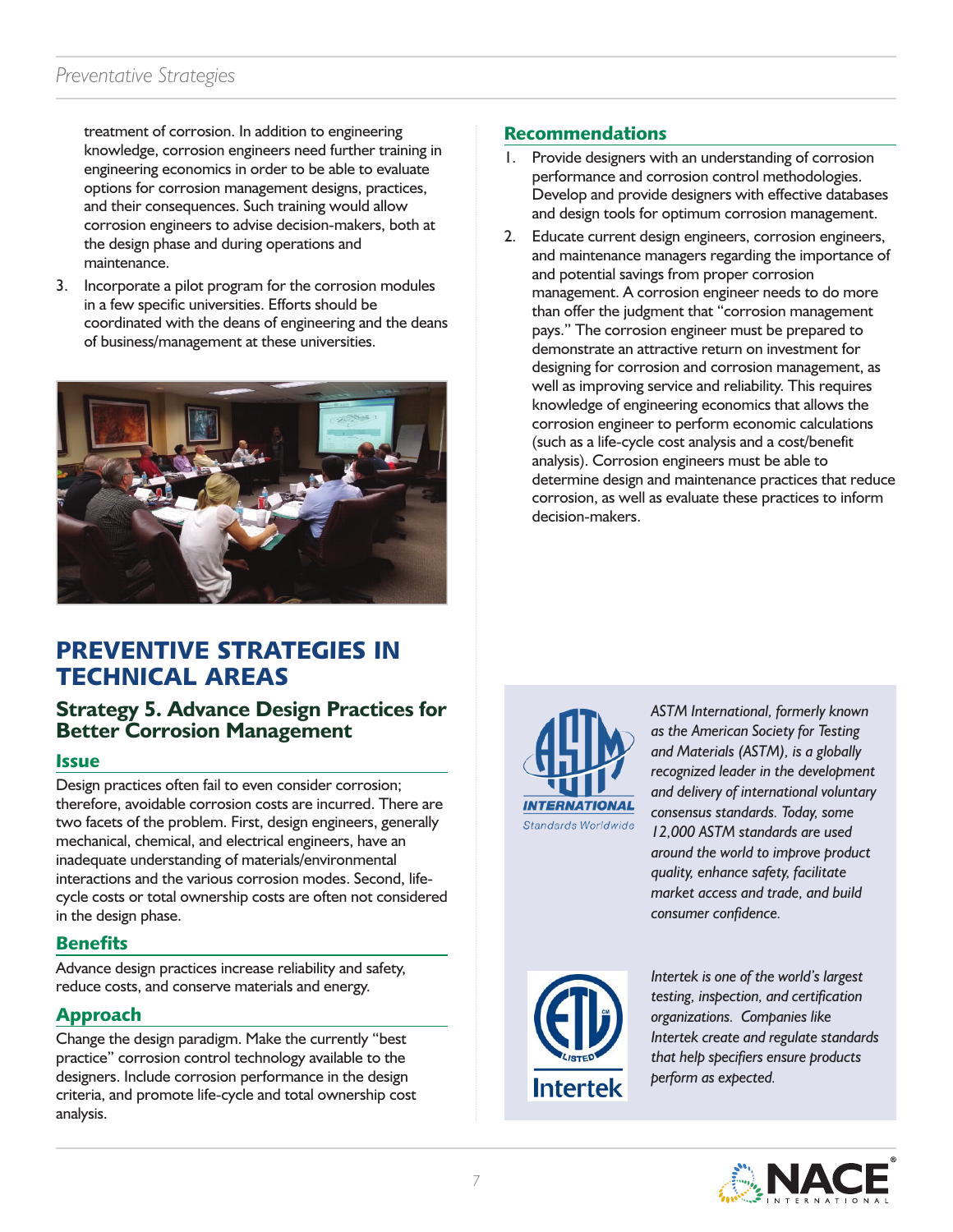#### **Strategy 6. Advance Life Prediction and Performance Assessment Methods**

#### **Issue**

At present, life prediction and performance assessment determinations are often uncertain because of the uncertainty of all variables that affect corrosion. Hence, the corrosion behavior can often not be adequately assessed or predicted with currently available tools. Inadequacies include the determination of the extent and severity of corrosion damage, the projections of the rates of corrosion, and the evaluation of the effects of alternative remedial actions.

#### **Benefits**

Life prediction and performance assessment methods can result in an increase in reliability and safety, a reduction in cost, and conservation of materials and energy. As a result, more efficient and effective life prediction and performance assessment analyses can be performed.

#### **Approach**

Technological advances in inspection methods and procedures are required to advance technology. In addition, accelerated test methods are required to test new materials in a short period of time. Improved understanding and modeling of corrosion processes are also required. Improved methods for monitoring service performance are required and experimental databases to support life prediction must be developed.

#### **Recommendations**

Carry out coordinated programs to address life prediction and performance assessment in high-priority areas, such as highway bridge structures, pipelines, and aircraft. Provide sufficient resources for technological advances and for transferring the technology and the methodology into practice.

#### **Strategy 7. Advance Corrosion Technology Through Research, Development, and Implementation**

#### **Issue**

Many of the industrial establishments that have been historically known for materials research in terms of the basic industries, including corrosion-resistant alloys, have abandoned their research and development programs. On the other hand, emerging industrial sectors, such as electronics, opto-electronics, biomaterials, and waste treatment, put high structural and environmental demands on materials of construction with low levels of corrosion tolerance.

While this presents opportunities for proper corrosion

management, the reality is that many of the emerging industries are populated by people who are unaware of the limits of materials in engineering service. Hence, there is a need to support the corrosion engineering research and development needs of the basic industries, to cultivate awareness through education and training, and to encourage a critical-mass research and development effort in certain emerging areas of technology.

#### **Benefits**

Some emerging technologies cannot be commercialized without success in solving corrosion engineering problems. For example, before supercritical water oxidation of chemical wastes can be implemented, corrosion issues with container materials need to be resolved. Another example where corrosion issues played a major role in the implementation of a new technology is the now-defunct work on magnetohydrodynamic (MHD) energy conversion. This initiative will permit implementation of useful and necessary advanced technologies that are otherwise restricted by unsolved corrosion problems.

#### **Approach**

The need for a critical mass effort, whether in terms of the basic industries or in terms of emerging technologies, suggests the value of the formation of industrial organizations that could serve to sponsor research and development work that no single company could afford to take on by themselves. Examples of such organizations are the Electric Power Research Institute (EPRI) serving the electrical utility industry, Gas Technology Institute (GTI) and Pipeline Research Council International (PRCI) serving the gas transmission industry, and the Material

Technology Institute (MTI) serving the chemical process industry. For highway structures, the National Cooperative Highway Research Program (NCHRP) performs research funded by the states in cooperation with the Federal Highway Administration (FHWA).

#### **Recommendations**

Other industries that could also benefit from "joint industry" programs include the automotive, aircraft, and electronics industries. Although it has been shown that improved design and maintenance practices have significantly reduced costs and disruptions due to corrosion, these industries would greatly benefit from joint industry programs to develop and implement new technologies. Specifically, significant benefits will be gained from a joint industry program to develop technologies for improved corrosion resistance of electrical and electronic equipment, which would benefit a broad range of industry sectors, notably the automotive and aircraft industries.

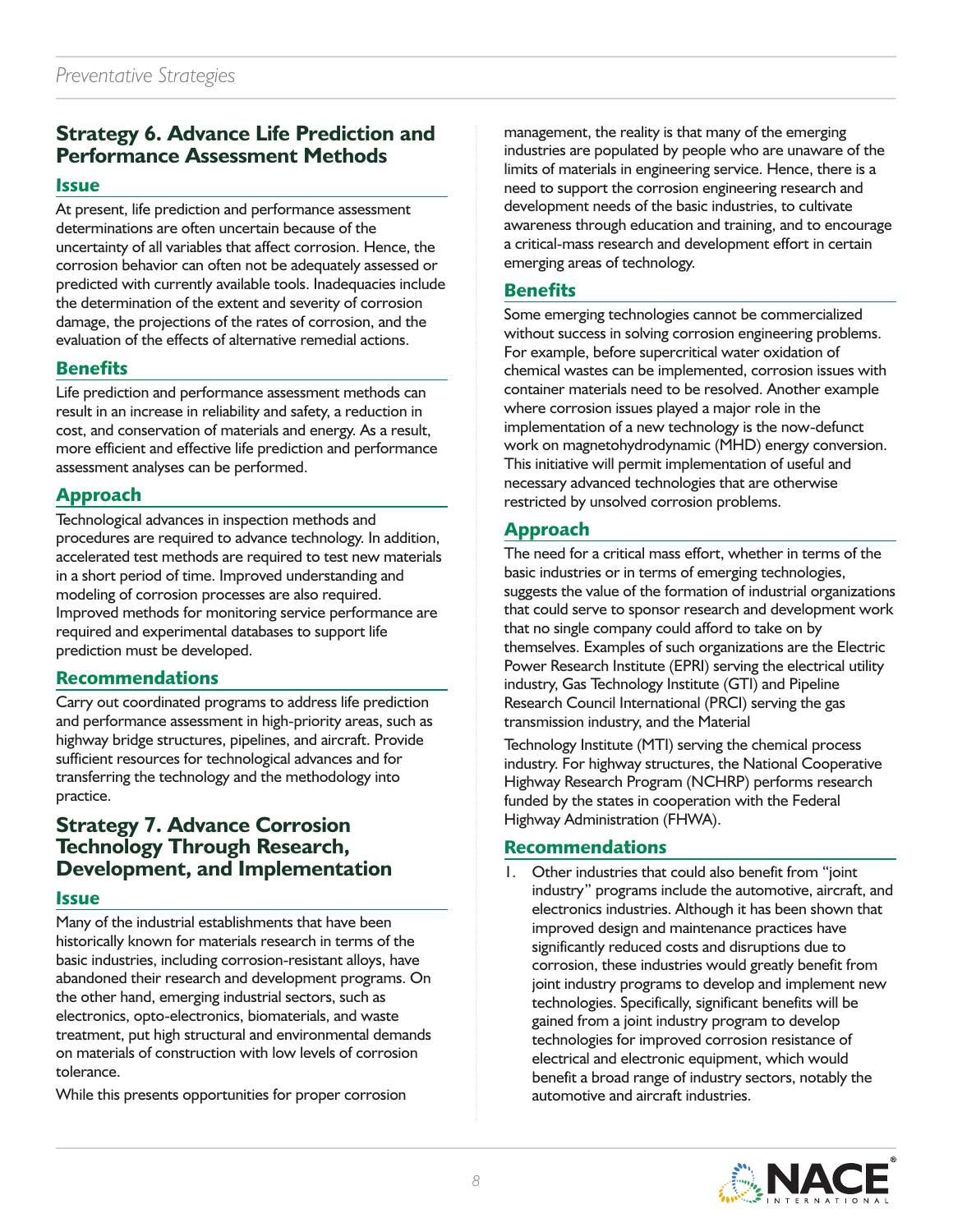2. Corrosion research has, over the years, suffered from inadequate industry and government funding, especially given the cost and the inconvenience associated with corrosion of water mains, bridge structures, automobiles, airplanes, and pipelines. In contrast, physicists and biologists have captured the attention of the public and Congress by describing the dynamics of high-energy physics and biotechnology. While not as noteworthy to the popular press as some other technologies, corrosion research has much to contribute to delivering social services more efficiently and more reliably while lowering the costs of many of the products and services purchased by the public. It is therefore recommended that in addition to the aboverecommended joint industry programs, more government funds should be made available for corrosion research. This report has shown that devoting more resources and more attention to corrosion research and practices results in a high return.

*As cited in the Federal Highway Administration report, one of the major reasons for the corrosion epidemic that we now face is that most engineering and science students have little or no exposure to corrosion science and engineering during their education. Only in the last few years have academy added programs on Corrosion. Currently, there are four graduate level academic corrosion centers in the U.S.: 2 in Ohio, 1 in Pennsylvania, and 1 in Virginia. There is one undergraduate corrosion center in Ohio and one graduate level center abroad located in Manchester, UK. Other means of training have come from a two-year training program for corrosion at Kilgore College in Texas and several training courses and certifications offered by the National Association of Corrosion Engineers (NACE).*